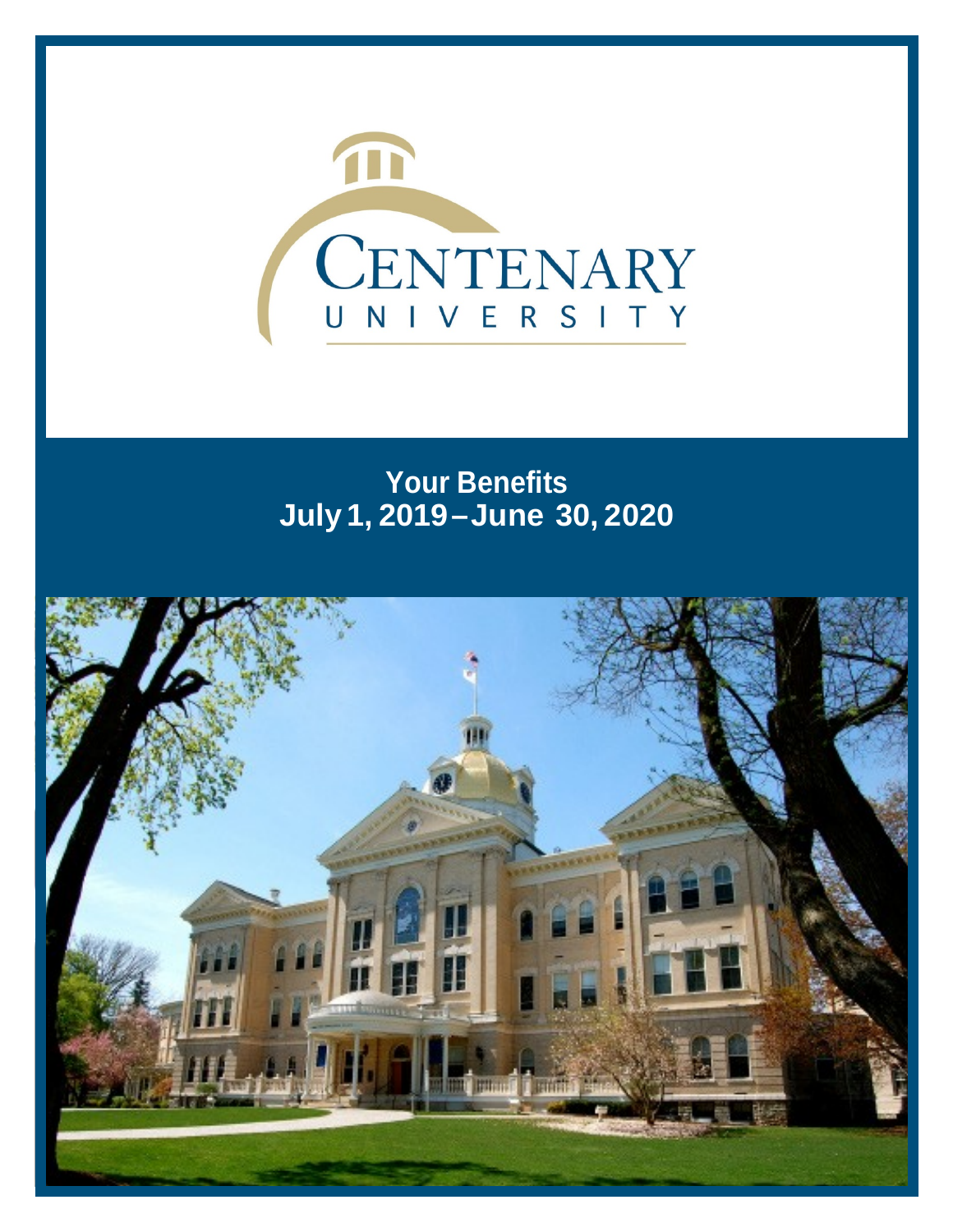Elections you make during open enrollment will become effective **July 1, 2019**.

Centenary University offers you and your eligible family members a comprehensive and valuable benefits program. We encourage you to take the time to educate yourself about your options and choose the best coverage for you and your family.

Your Benefit Choices include:

- Medical/PrescriptionCoverage–3Options
- Dental Coverage 2 Options
- Vision Coverage 2 Options

# **ELIGIBILITY**

Employees who are hired, transferred or promoted into positions authorized to work a minimum of 20 hours per week over 12 months are eligible to participate in the Centenary University benefit plans. In addition, the following 10 month per year positions are benefit eligible: full-time Resident Director, full-time Coach and fulltime 9 month Faculty Members.

### **ENROLLMENT PERIODS**

The Open Enrollment Period is from June 12, 2019 – June 23, 2019, with changes taking effect on July 1, 2019.

Special Enrollment allows an employee to make changes to their benefits throughout the plan year when an employee experiences a qualifying life event. Examples of qualifying life events are:

- 
- $\blacksquare$  Marriage  $\blacksquare$  Birth or Adoption of a Child
- ▶ Divorce ▶ Loss of Other Coverage

The information in this Open Enrollment Guide is presented for illustrative purposes and is based on information provided by<br>the employer. The text contained in this Guide was taken from various summary plan descriptions a discrepancy between the Guide and the actual plan documents the actual plan documents will prevail. All information is<br>confidential, pursuant to the Health Insurance Portability and Accountability Act of 1996. If you have your Guide, contact Human Resources.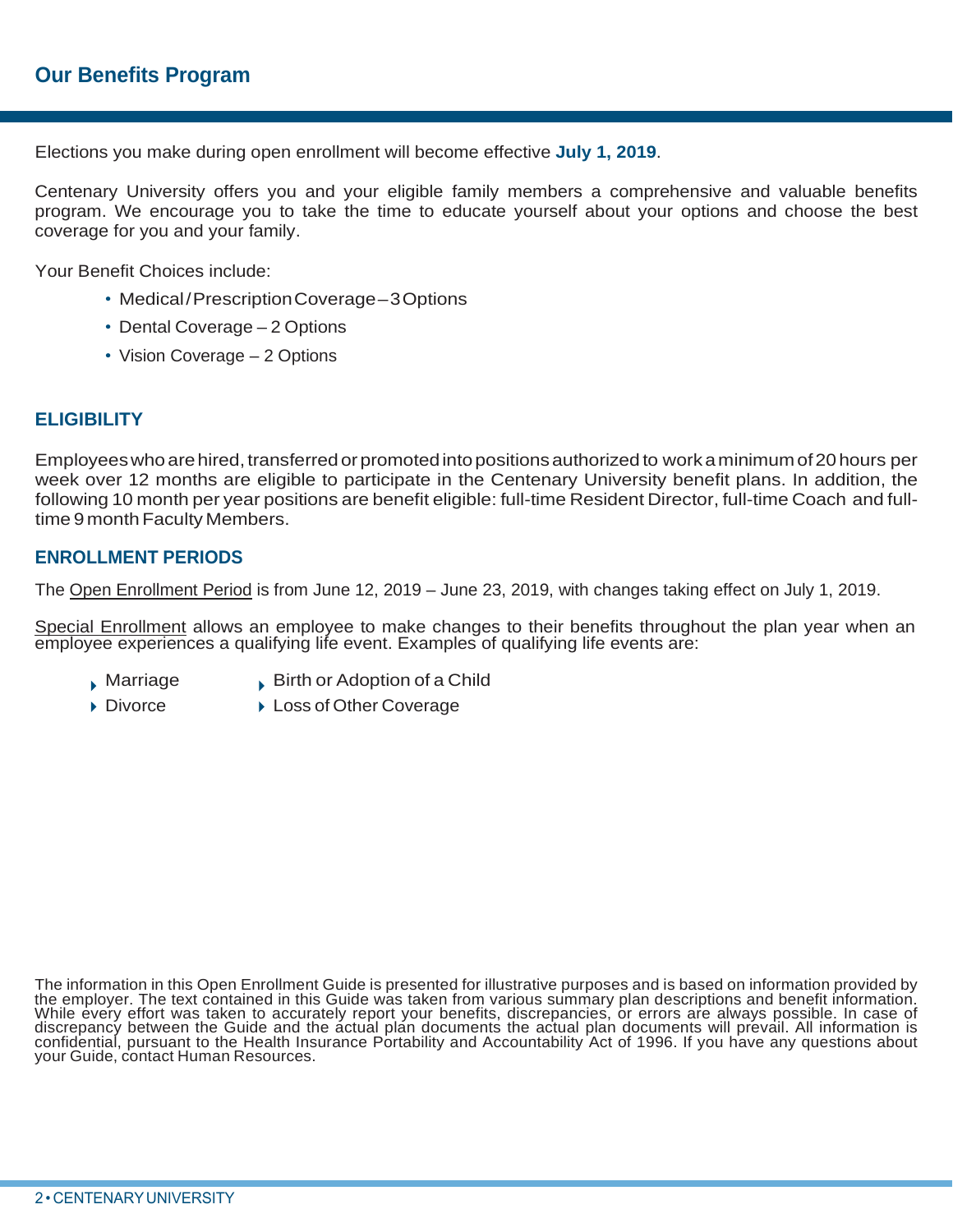### **HORIZON BLUE CROSS BLUE SHIELD OF NEW JERSEY**

Centenary University offers a choice of medical plan options so you can choose the plan that best meets your needs and those of your family. Each plan includes comprehensive health care benefits, including free innetwork preventative care services and coverage for prescription drugs.

### **Important Notes:**

- This is a synopsis of coverage only; the plan documents contain exclusions and limitations that are not shown here. Please refer to the plan documents for the full scope of coverage.
- In-Network services are based on negotiated charges; out-of-network services are based on Reasonable&Customary (R&C) charges.
- Medical services and benefits are paid at higher levels when you use participating providers and give you the freedom to utilize the services of any Out-of-Network provider by paying higher deductibles and coinsurance.

### **Pre-Certification**

Pre-certification may be required for certain procedures. Speak with your physician when using the following services:

- Non-emergency hospital admissions
- Emergency hospital admissions
- Complex imaging tests

Failure to obtain this authorization may result in a reduction or exclusion of benefits. Please note that this is not a complete list – contact your carrier for a comprehensive listing.

### **Definitions**

**Coinsurance** – The percentage of each health care bill a person must pay out of their own pocket. Non-covered charges are in addition to this amount.

**Copayment**– The amount you must pay out of your own pocket when you receive medical care or a prescription drug. A copayment applies to each in-network visit or prescription.

**Deductible** – The amount the insured must pay before any payment is due from the insurance company. A covered individual is responsible for their deductible only once each calendar year.

**Out of PocketMaximum**–Eachplanlimits theamountanindividualmay pay out of their own pocket during a calendar year. Once the out of pocket maximum is met, benefits are paid at 100%. Deductibles and coinsurance accrue toward this amount.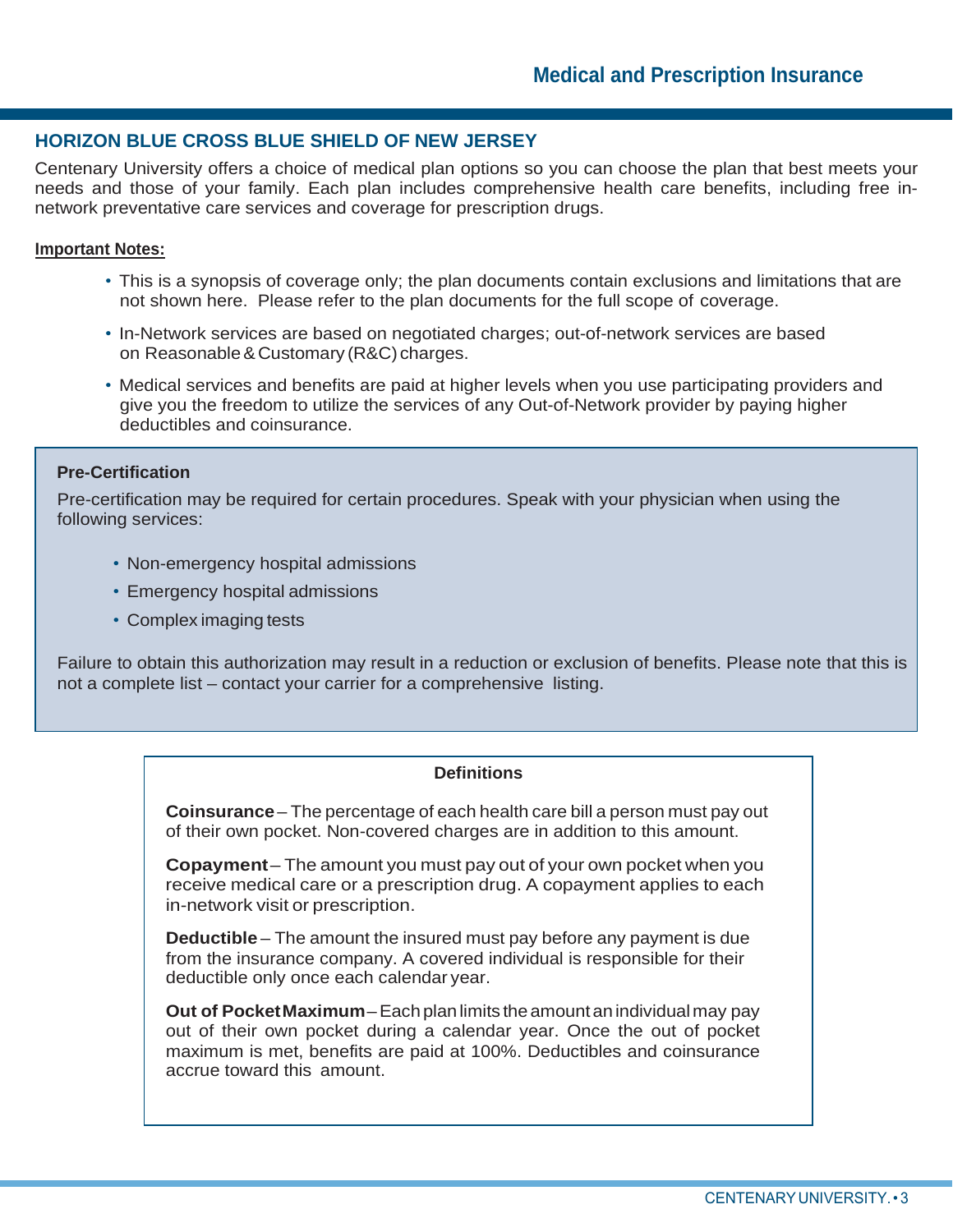Taking care of matters relating to your Horizon policy may be easier than you realize. Through Horizon's website, you can obtain your account information quickly and find answers to many of your health plan questions. Log on to [www.horizonblue.com.](http://www.horizonblue.com/) On the upper left hand corner, click on "Members." Then click on the "Register Today" link. Once you have registered, you will be able to confirm your eligibility, request ID cards, and check the status of your claims.

- Find a Physician
- Check the Status of a Claim
- Download Explanation of Benefits (EOB)
- Email Customer Service

# HORIZON WEBSITE PROVIDER ACCESS



The Horizon OMNIA Plans offer **National Access** to Horizon participating providers under the Tier 2 benefits.

The Direct Access plan also offers **National Access** to Horizon participating providers.

Horizon Blue Cross Blue Shield of New Jersey"

To search for a medical provider online, please follow the steps below:

- Go to **[www.horizonblue.com](http://www.horizonblue.com/)** and select **Find a Doctor** at the top of the page
- In the new window, make a selection under **What are you looking for?** (doctor, hospital, other, etc.)
- For**ChooseaPlantoStart**,select **Direct Access** or **OMNIA**
- Enter your **ZipCode**and**Specialty**(you may also search by**Doctor'sLastName**)
- Click **Search**
- The search results will indicate if the provider/facility is **Tier 1** or **Tier 2 for the OMNIA program.**

OMNIA members can utilize the National network by following these instructions:

- Go to **[www.horizonblue.com](http://www.horizonblue.com/)** and select **Find a Doctor** at the top of the page
- In the new window, under**Whatareyoulookingfor?**, select **DoctorsOutsideofNewJersey**
- Inthe newwindow, select**BlueCardPPO/EPO**as yournetwork
- Below that, you may search by **Name**, **Specialty**and **Location**
- Click **Go**

# **PARTICIPATING LAB**

**LabCorp and Quest** are both in the Horizon Blue Cross Blue Shield of New Jersey network for laboratory services.

# **HORIZON CONTACT PHONE NUMBERS**

**Horizon Member Services:**1-800-355-BLUE (2583) **Pharmacy (Prime Therapeutics) Member Services:** 1-800-370-5088

The following summaries are not complete lists of available benefits.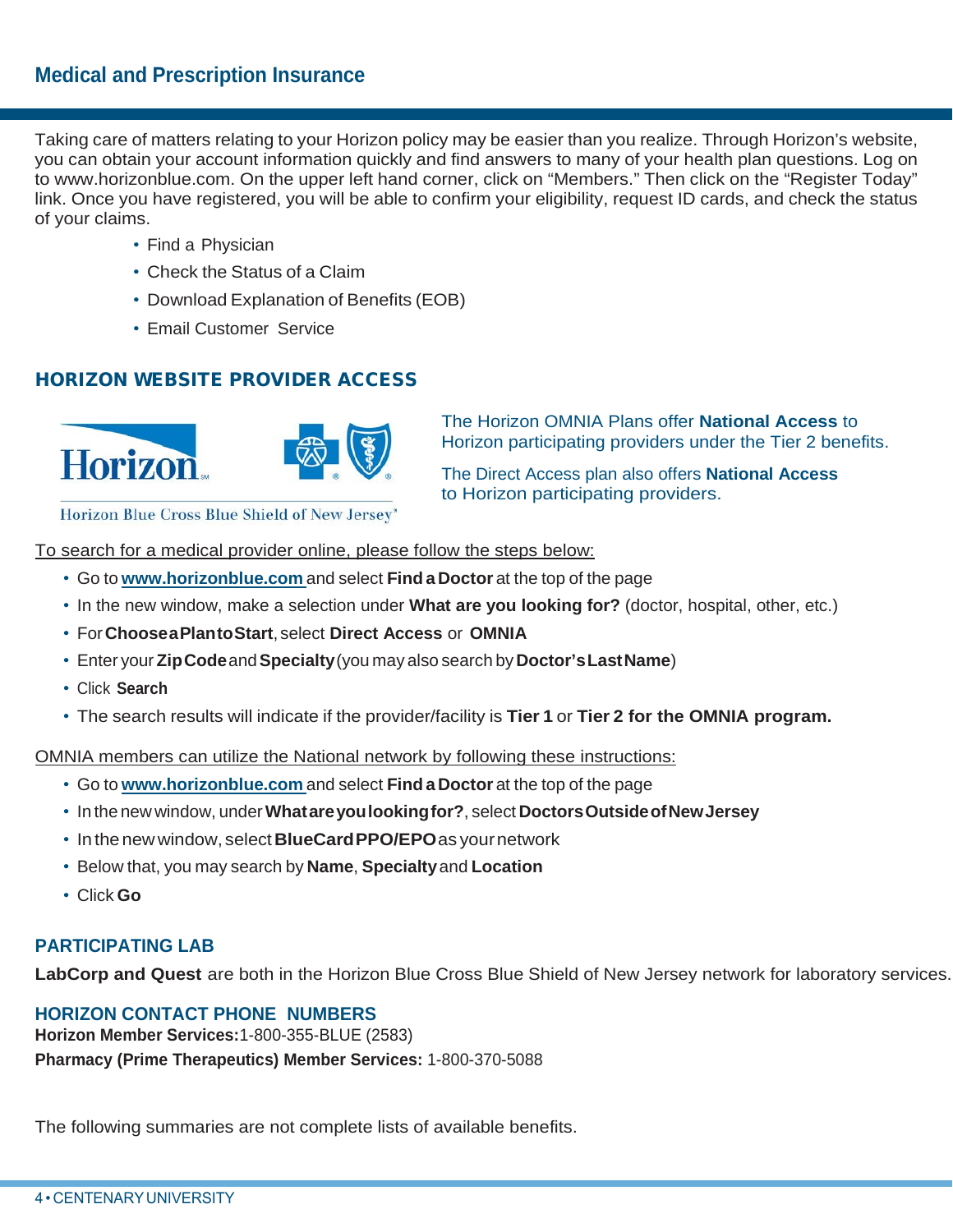|                                           | <b>Horizon Blue Cross/ Blue Shield of New Jersey</b>                    |                |                                                                            |                                                                              |                                                                               |                                                                              |  |
|-------------------------------------------|-------------------------------------------------------------------------|----------------|----------------------------------------------------------------------------|------------------------------------------------------------------------------|-------------------------------------------------------------------------------|------------------------------------------------------------------------------|--|
|                                           | <b>Direct Access Design 5</b>                                           |                | <b>OMNIA Plan 3</b>                                                        |                                                                              |                                                                               | <b>OMNIA Plan 8</b>                                                          |  |
| <b>Plan Features</b>                      | In-Network                                                              | Out-of-Network | Tier 1                                                                     | Tier 2                                                                       | Tier 1                                                                        | Tier 2                                                                       |  |
| <b>Calendar Year</b><br><b>Deductible</b> |                                                                         |                |                                                                            |                                                                              |                                                                               |                                                                              |  |
| <b>Individual</b>                         | None                                                                    | \$50           | None                                                                       | \$1,500                                                                      | \$500                                                                         | \$2,500                                                                      |  |
| Family                                    | None                                                                    | \$1,000        | None                                                                       | \$3,000                                                                      | \$1,000                                                                       | \$5,000                                                                      |  |
| <b>Coinsurance</b>                        | 100%                                                                    | 70%            | 100%                                                                       | 80%                                                                          | 80%                                                                           | 60%                                                                          |  |
| <b>Maximum Out</b><br>of Pocket           |                                                                         |                |                                                                            |                                                                              |                                                                               |                                                                              |  |
| <b>Individual</b>                         | \$5,000                                                                 |                | \$2,500                                                                    | \$4,500                                                                      | \$2,500                                                                       | \$4,500                                                                      |  |
| Family                                    | \$10,000                                                                |                | \$5,000                                                                    | \$9,000                                                                      | \$5,000                                                                       | \$9,000                                                                      |  |
| <b>PCP Office Visit</b>                   | \$20 copay                                                              | 70% after ded  | \$5 copay                                                                  | \$20 copay                                                                   | \$15 copay                                                                    | \$30 copay                                                                   |  |
| <b>Specialist Office</b><br><b>Visit</b>  | \$20 copay                                                              | 70% after ded  | \$15 copay                                                                 | \$30 copay                                                                   | \$25 copay                                                                    | \$50 copay                                                                   |  |
| Diagnostic Lab & X-<br>Ray                | 100% in office or Lab<br>Corp / Quest<br>100% in<br>Outpatient facility | 70% after ded  | 100% in office or<br>Lab Corp / Quest<br>100% in<br>Outpatient<br>facility | 100% in office or Lab<br>Corp /Quest<br>80% after ded<br>Outpatient facility | 100% in office or<br>Lab Corp /<br>Quest<br>100% in<br>Outpatient<br>facility | 100% in office or<br>LabCorp / Quest<br>60% after ded<br>Outpatient facility |  |
| <b>Hospitalization</b>                    |                                                                         |                |                                                                            |                                                                              |                                                                               |                                                                              |  |
| Inpatient                                 | 100%                                                                    | 70% after ded  | \$250 per day/5<br>day maximum                                             | 80% after ded                                                                | 80% after<br>ded                                                              | 60% after ded                                                                |  |
| <b>Outpatient</b>                         | 100%                                                                    | 70% after ded  | \$150 copay<br>hospital/<br>\$100 copay<br>surgicenter                     | 80% after ded                                                                | 80% after<br>ded                                                              | 60% after ded                                                                |  |
| <b>Ambulance</b>                          | 100%                                                                    | 70% after ded  | 100%                                                                       |                                                                              |                                                                               | 100% after tier 1 deductible                                                 |  |
| <b>Emergency Room</b>                     | 100% after \$100 copay                                                  |                | 100% after<br>\$100 copay, then<br>ded, then 80%<br>\$100 copay            |                                                                              | \$100 copay<br>then ded then<br>80%                                           | \$100 copay,<br>then ded, then<br>60%                                        |  |
| <b>Preventive Care</b>                    | 100%                                                                    | 70%            | 100%                                                                       |                                                                              |                                                                               | 100%                                                                         |  |
| <b>Prescription</b>                       |                                                                         |                |                                                                            |                                                                              |                                                                               |                                                                              |  |
| Retail                                    | \$50 Deductible/Per Individual                                          |                | \$15/\$50/\$75 copay *                                                     |                                                                              |                                                                               | \$15/\$50/\$75 copay                                                         |  |
| (30 Day Supply)                           | \$20/\$40/\$70 copay                                                    |                |                                                                            |                                                                              |                                                                               |                                                                              |  |
| <b>Mail Order</b>                         | \$50 Deductible                                                         |                | \$35/\$125/\$200 copay *                                                   |                                                                              |                                                                               | \$35/\$125/\$200 copay                                                       |  |
| (90 Day Supply)                           | \$40/\$80/\$140 copay                                                   |                |                                                                            |                                                                              |                                                                               |                                                                              |  |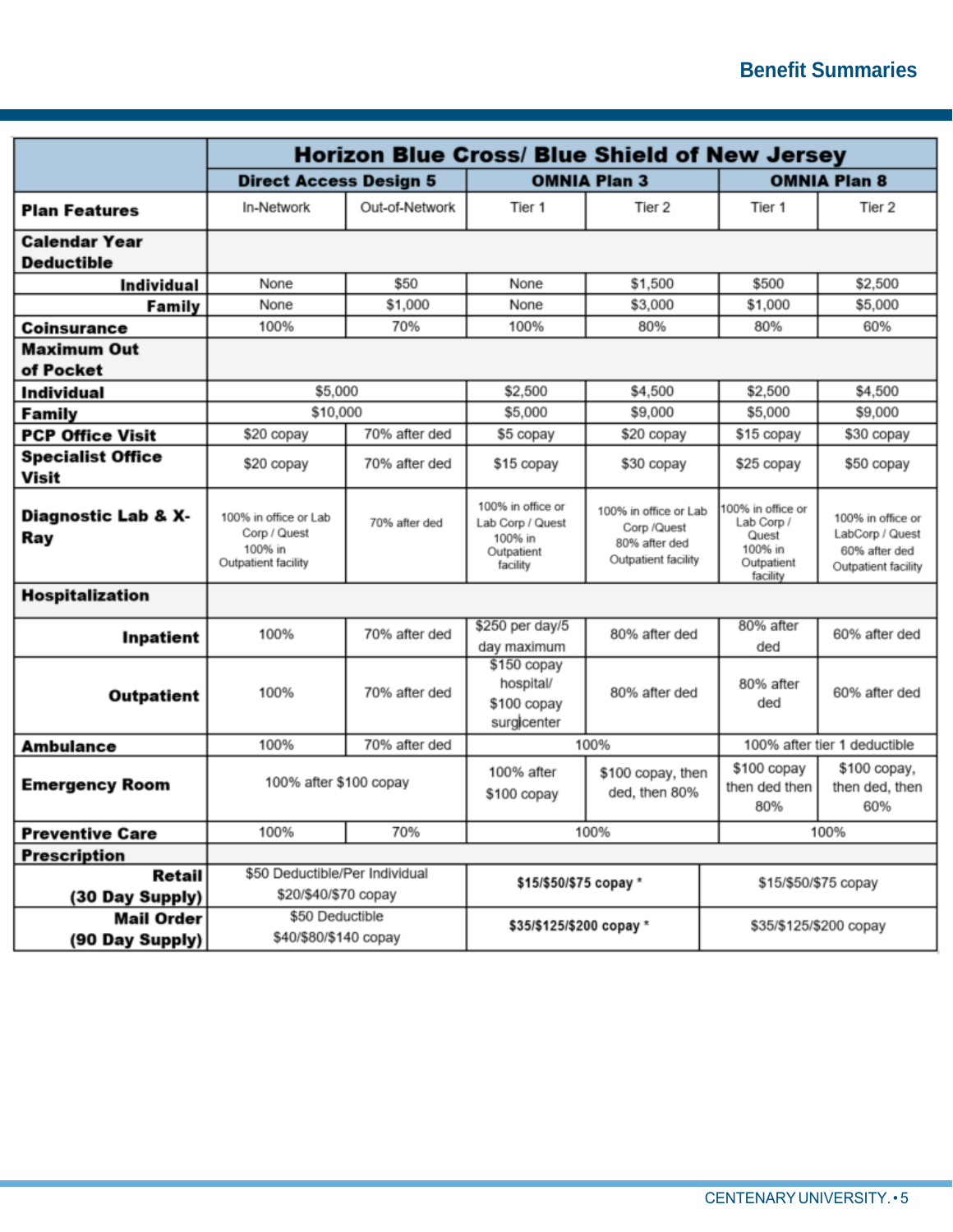# **DELTA DENTAL OF NEW JERSEY**

Taking care of your teeth is as important as taking care of the rest of your body. That is why Centenary University offers comprehensive dental coverage through Delta Dental. Two plans are available for you to pick from: the PPO Plus Premier plan or the DeltaCare/Flagship DMO plan. Both cover routine check-ups as well as additional services needed to maintain a healthy mouth.

|                                                                                               | <b>PPO Plus Premier</b>                                           | <b>DeltaCare</b>      |                             |
|-----------------------------------------------------------------------------------------------|-------------------------------------------------------------------|-----------------------|-----------------------------|
| <b>Type of Service</b>                                                                        | <b>In-Network</b>                                                 | <b>Out-of-Network</b> | <b>In-Network Only</b>      |
| <b>Calendar Year Deductible</b><br><b>Individual/Family</b><br>(AppliestoTypeB&CServicesOnly) | \$50/\$150                                                        | None                  |                             |
| <b>Calendar Year Maximum</b>                                                                  | \$2,000 per individual<br>In & Out-of-Network amounts cross-apply | Unlimited             |                             |
| Type A - Preventative & Diagnostic                                                            |                                                                   |                       |                             |
| Oral Exam                                                                                     | 100%                                                              | 100%                  | 100%                        |
| Cleanings (Once every 6 months)                                                               | 100%                                                              | 100%                  | 100%                        |
| <b>Bitewing X-Rays</b>                                                                        | 100%                                                              | 100%                  | 100%                        |
| <b>Type B - Basic Services</b>                                                                |                                                                   |                       |                             |
| Fillings                                                                                      | 80% after deductible                                              | 80% after deductible  | 100%                        |
| <b>Periodontal Scaling</b>                                                                    | 80% after deductible                                              | 80% after deductible  | 100%                        |
| <b>Simple Extractions</b>                                                                     | 80% after deductible                                              | 80% after deductible  | 100%                        |
| <b>Type C - Major Restorative Care</b>                                                        |                                                                   |                       |                             |
| Crowns                                                                                        | 50% after deductible                                              | 50% after deductible  | <b>Schedule of Benefits</b> |
| <b>Crown Repairs</b>                                                                          | 50% after deductible                                              | 50% after deductible  | <b>Schedule of Benefits</b> |
| <b>Root Canal</b>                                                                             | 50% after deductible                                              | 50% after deductible  | <b>Schedule of Benefits</b> |
| <b>Surgical Extraction</b>                                                                    | 50% after deductible                                              | 50% after deductible  | <b>Schedule of Benefits</b> |
| <b>Bridges</b>                                                                                | 50% after deductible                                              | 50% after deductible  | <b>Schedule of Benefits</b> |
| Type D - Orthodontia                                                                          |                                                                   |                       |                             |
| Deductible                                                                                    | Not Applicable                                                    |                       | Not Applicable              |
| Orthodontia Treatment                                                                         | 50%                                                               | \$2,000               |                             |
| Lifetime Maximum                                                                              | \$1,000                                                           | Not Applicable        |                             |
| Lifetime Maximum                                                                              | Adults & Children                                                 | Adults & Children     |                             |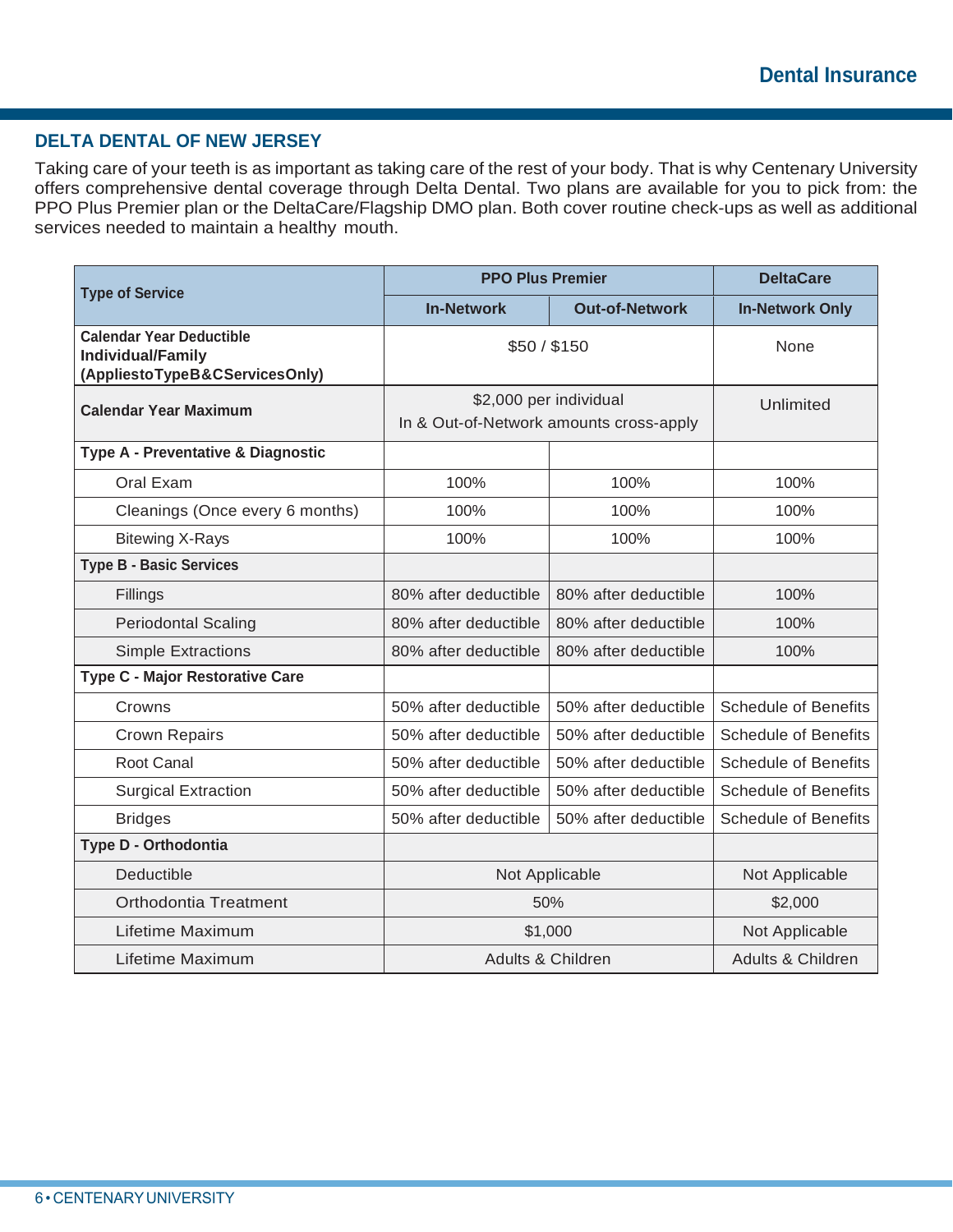Centenary University's Dental Plan covers three main types of expenses:

- Preventive and diagnostic care like routine exams and cleanings, fluoride treatments and X-rays
- Basic treatment such as simple fillings and extractions, sealants, root canals, oral surgery and gum disease treatment
- Major treatment such as crowns and dentures

# **DELTA DENTAL WEBSITE PROVIDER ACCESS**

To search online for a participating provider members can go to **[www.deltadentalnj.com](http://www.deltadentalnj.com/)**and follow these steps:

- Click Find a Dentist on the right hand side of the screen
- Choose either **DeltaDentalPremierorFlagship** as the Network.
- Enter your City & State or Zip Code.
- Enter any other search criteria to narrow your results (Dentist Name, Specialty,etc.)
- Click **Searchfor a Dentist**.

# **DELTA DENTAL CONTACT PHONE NUMBERS**

Delta Dental Member Services: 1-800-452-9310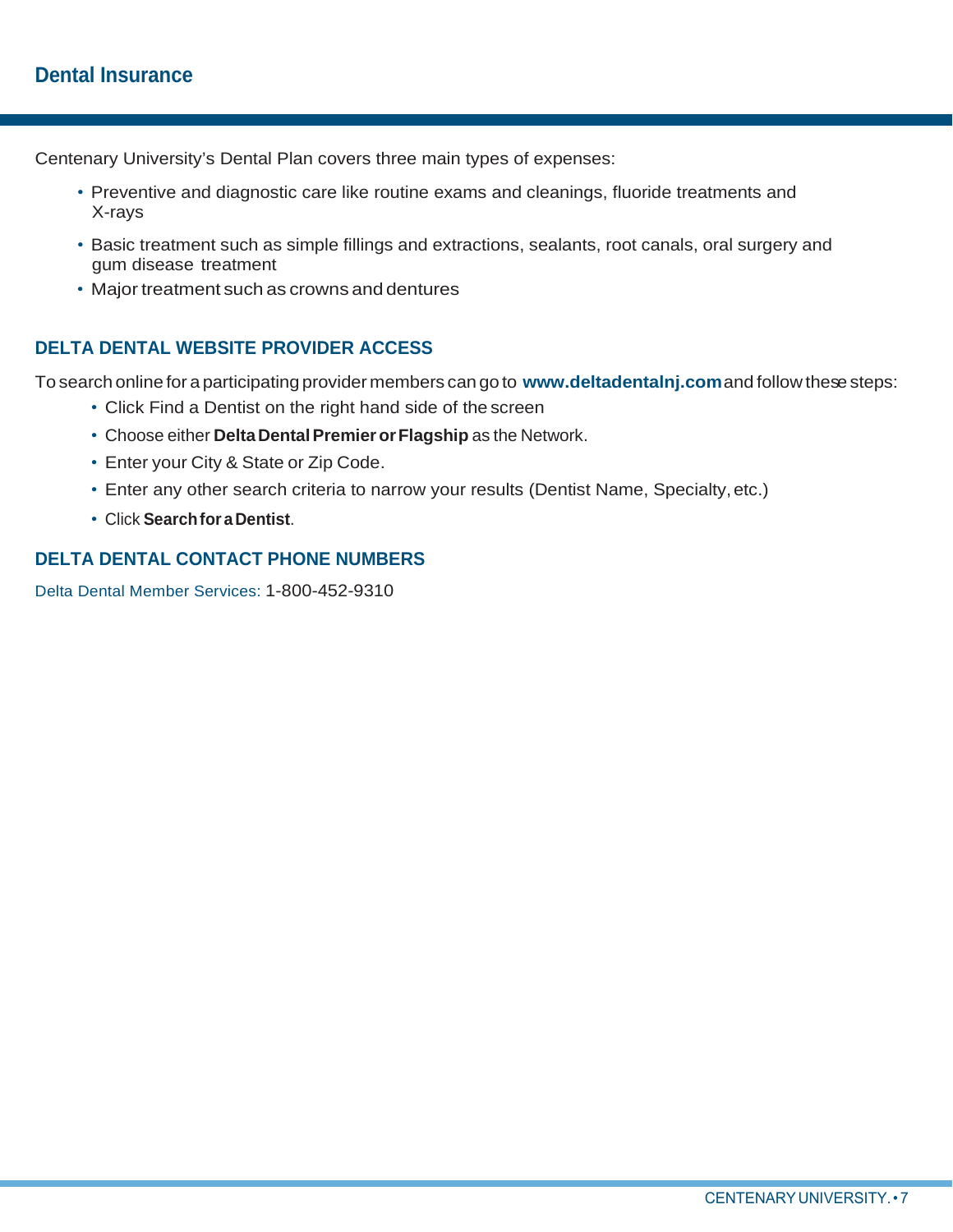# **Vision Coverage**

Centenary University offers a vision benefit administered by Vision Service Plan. Under this plan, you may use the eye care professional of your choice. However, when you use a participating Vision Service Plan provider, you receive higher levels of coverage under the In-Network benefit structure. To locate a participating provider contactVisionServicePlanat1-800-877-7195orvisittheVisionServicePlan(VSP)websiteat **[www.vsp.com](http://www.vsp.com/)**.

| <b>Services</b>                                 | <b>Vision - Base Plan</b>                                                                |                                                           | <b>Vision - Premier Plan</b>                                                             |                                                           |  |
|-------------------------------------------------|------------------------------------------------------------------------------------------|-----------------------------------------------------------|------------------------------------------------------------------------------------------|-----------------------------------------------------------|--|
|                                                 | <b>In-Network</b>                                                                        | <b>Out-of-Network</b>                                     | <b>In-Network</b>                                                                        | <b>Out-of-Network</b>                                     |  |
| Eye Exam                                        | \$10 copay                                                                               | \$50 allowance - the<br>plan will reimburse up<br>to \$50 | \$10 copay                                                                               | \$50 allowance - the<br>plan will reimburse up<br>to \$50 |  |
| <b>Materials</b>                                |                                                                                          |                                                           |                                                                                          |                                                           |  |
| Single Vision Lenses                            | \$25 copay                                                                               | \$50 allowance                                            | \$25 copay                                                                               | \$50 allowance                                            |  |
| <b>Bifocal Lenses</b>                           | \$25 copay                                                                               | \$75 allowance                                            | \$25 copay                                                                               | \$75 allowance                                            |  |
| <b>Trifocal Lenses</b>                          | \$25 copay                                                                               | \$100 allowance                                           | \$25 copay                                                                               | \$100 allowance                                           |  |
| Progressive Lenses                              | Standard - \$50 copay<br>Premium - \$80 to \$90 copay<br>Custom - $$120$ to $$160$ copay | \$75 allowance                                            | Standard - \$50 copay<br>Premium - \$80 to \$90 copay<br>Custom - $$120$ to $$160$ copay | \$75 allowance                                            |  |
| <b>Contact Lenses</b><br>In lieu of eye glasses | \$130 allowance<br>\$60 copay fitting &<br>evaluation                                    | \$105 allowance                                           | \$150 allowance<br>\$60 copay fitting &<br>evaluation                                    | \$105 allowance                                           |  |
| <b>Frames</b>                                   | \$130 allowance                                                                          | \$70 allowance                                            | \$150 allowance                                                                          | \$70 allowance                                            |  |

**Benefit Frequency**

### **Base Plan**

This plan will cover one set of lenses every 24 months. This plan will cover one set of frames every 24 months. This plan will cover one set of contact lenses in lieu of eyeglasses once every 24 months.

#### **Premier Plan**

This plan will cover one set of lenses every 12 months. This plan will cover one set of frames every 12 months. This plan will cover one set of contact lenses in lieu of eyeglasses once every 12 months.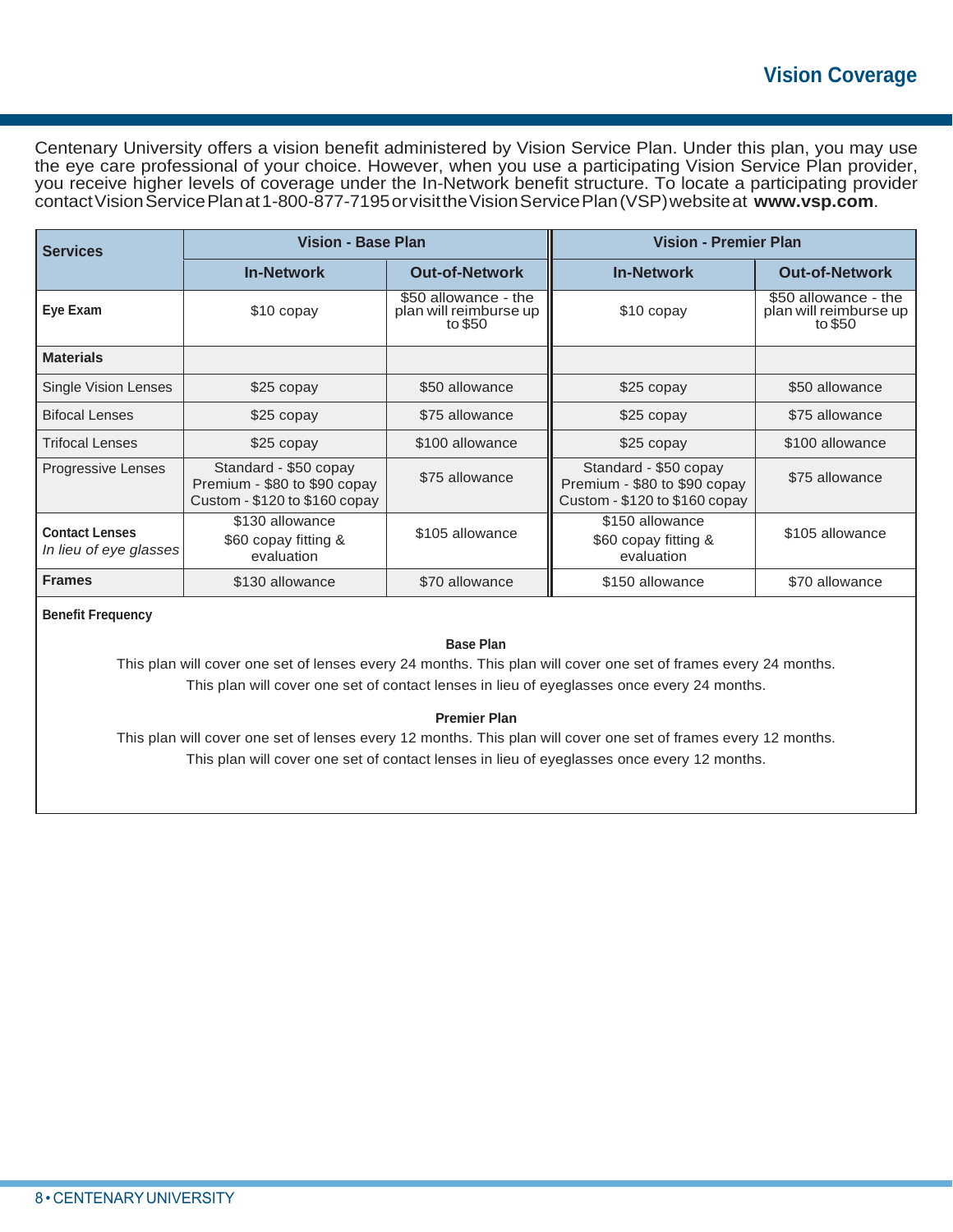You will have access to an online directory to find Vision professionals that participate in your plan. Information can be found in both English and Spanish. Follow the following instructions:

- Go to**[www.vsp.com](http://www.vsp.com/)**
- Under "Find a VSP Doctor" on the right hand side of the screen, enter your **zip code** and then click**Search**.
- You can refine the search results on the left hand side of the screen.

It is your responsibility to make sure you are using in-network providers in order to enjoy the benefits of the plan's in-network benefit schedule. Claim reimbursements for services obtained out ofnetwork are subject to reasonable and customary allowances and you may be responsible for amounts in excess of these limits.

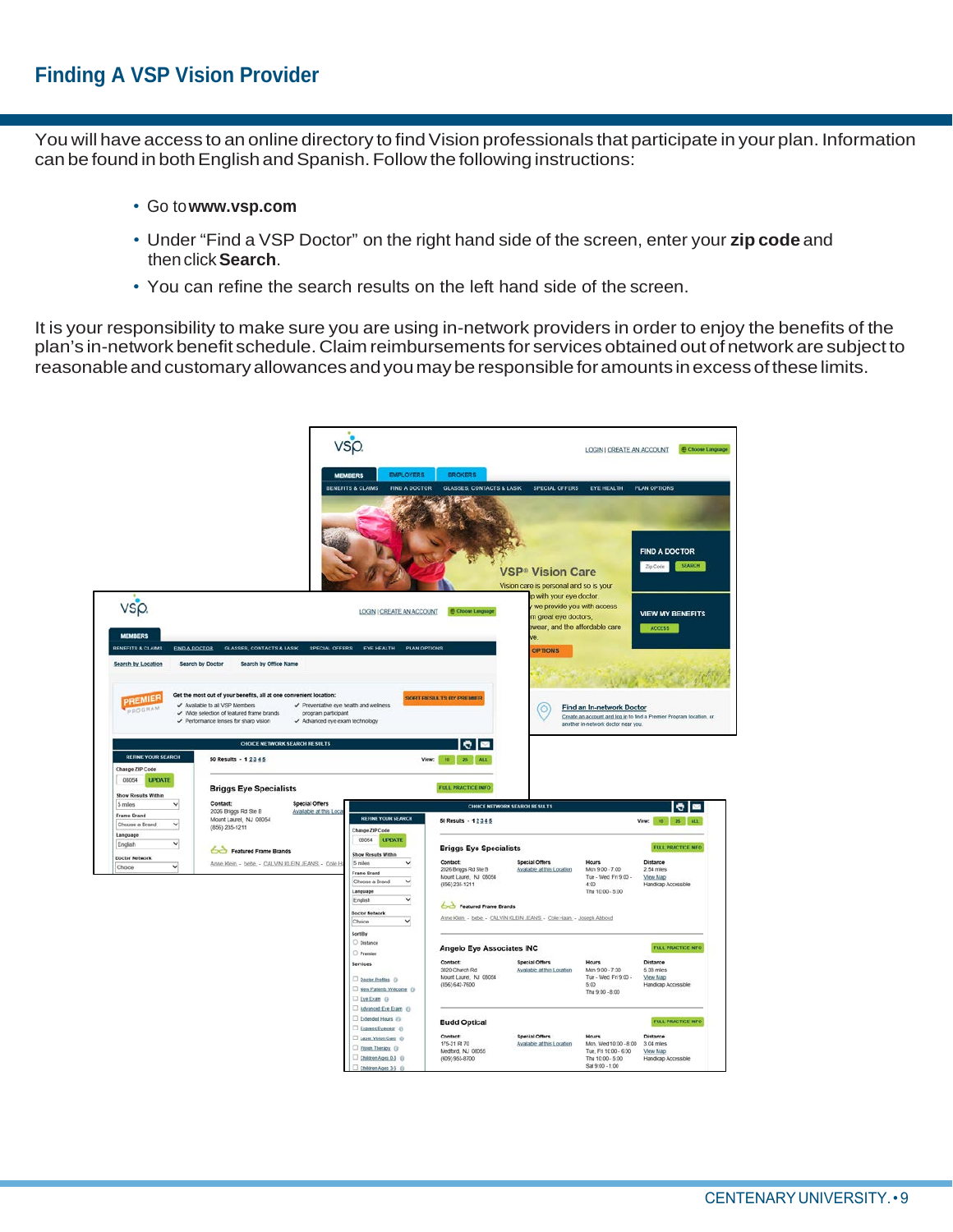Centenary University subsidizes a generous portion of cost of your health insurance. Many people do not realize how costly insurance benefits are until they lose their employer-sponsored coverage and have to elect COBRA coverage or shop for benefits on their own.

| <b>Centenary University Medical /Prescription Drug, Dental &amp; Vision Benefit</b><br><b>Premium Rate Information</b> |                             |                                |                                   |                                   |  |  |
|------------------------------------------------------------------------------------------------------------------------|-----------------------------|--------------------------------|-----------------------------------|-----------------------------------|--|--|
| Effective July 1, 2019 through June 30, 2020                                                                           |                             |                                |                                   |                                   |  |  |
| Plan                                                                                                                   | <b>Category of Coverage</b> | <b>Monthly</b><br><b>Total</b> | <b>Monthly</b><br><b>Employer</b> | <b>Monthly</b><br><b>Employée</b> |  |  |
|                                                                                                                        | Single Employee             | \$1,051.10                     | \$464.29                          | \$586.81                          |  |  |
|                                                                                                                        | <b>Employee and Spouse</b>  | \$2,512.67                     | \$1,091.08                        | \$1,421.59                        |  |  |
| <b>Horizon Direct Access</b>                                                                                           | Employee & Child(ren)       | \$1,856.12                     | \$745.90                          | \$1,110.22                        |  |  |
|                                                                                                                        | Family                      | \$3,395.12                     | \$1,453.81                        | \$1,941.31                        |  |  |
|                                                                                                                        | Dependent to Age 31         | \$639.07                       | N/A                               | N/A                               |  |  |
|                                                                                                                        | Single Employee             | \$750.20                       | \$464.29                          | \$285.91                          |  |  |
|                                                                                                                        | <b>Employee and Spouse</b>  | \$1,769.78                     | \$1,091.08                        | \$678.70                          |  |  |
| <b>Horizon OMNIA 3</b>                                                                                                 | Employee & Child(ren)       | \$1,306.26                     | \$745.90                          | \$560.36                          |  |  |
|                                                                                                                        | Family                      | \$2,391.28                     | \$1,453.81                        | \$937.47                          |  |  |
|                                                                                                                        | Dependent to Age 31         | \$455.88                       | N/A                               | N/A                               |  |  |
|                                                                                                                        | Single Employee             | \$677.83                       | \$464.29                          | \$213.54                          |  |  |
|                                                                                                                        | <b>Employee and Spouse</b>  | \$1,588.51                     | \$1,091.08                        | \$497.43                          |  |  |
| <b>Horizon OMNIA 8</b>                                                                                                 | Employee & Child(ren)       | \$1,171.93                     | \$745.90                          | \$426.03                          |  |  |
|                                                                                                                        | Family                      | \$2,146.30                     | \$1,453.81                        | \$692.49                          |  |  |
|                                                                                                                        | Dependent to Age 31         | \$412.11                       | N/A                               | N/A                               |  |  |
|                                                                                                                        | Single Employee             | \$47.28                        | \$31.52                           | \$15.76                           |  |  |
|                                                                                                                        | <b>Employee and Spouse</b>  | \$94.58                        | \$53.94                           | \$40.64                           |  |  |
| <b>Delta Dental PPO Plus Premier</b>                                                                                   | Employee & Child(ren)       | \$102.29                       | \$58.34                           | \$43.95                           |  |  |
|                                                                                                                        | Family                      | \$139.58                       | \$79.60                           | \$59.98                           |  |  |
|                                                                                                                        | Single Employee             | \$26.31                        | \$18.80                           | \$7.51                            |  |  |
|                                                                                                                        | <b>Employee Plus Only 1</b> | \$50.22                        | \$30.64                           | \$19.58                           |  |  |
| <b>Delta Dental DeltaCare</b><br><b>Flagship DMO</b>                                                                   | Employee plus 2+ children   | \$82.62                        | \$50.49                           | \$32.13                           |  |  |
|                                                                                                                        | Family                      | \$82.62                        | \$50.49                           | \$32.13                           |  |  |
|                                                                                                                        | Single Employee             | \$5.78                         | N/A                               | \$5.78                            |  |  |
| <b>VSP Base Plan</b>                                                                                                   | Employee + Dependent(s)     | \$12.44                        | N/A                               | \$12.44                           |  |  |
|                                                                                                                        | Single Employee             | \$12.73                        | N/A                               | \$12.73                           |  |  |
| <b>VSP Premier Plan</b>                                                                                                | Employee + Dependent(s)     | \$27.38                        | N/A                               | \$27.38                           |  |  |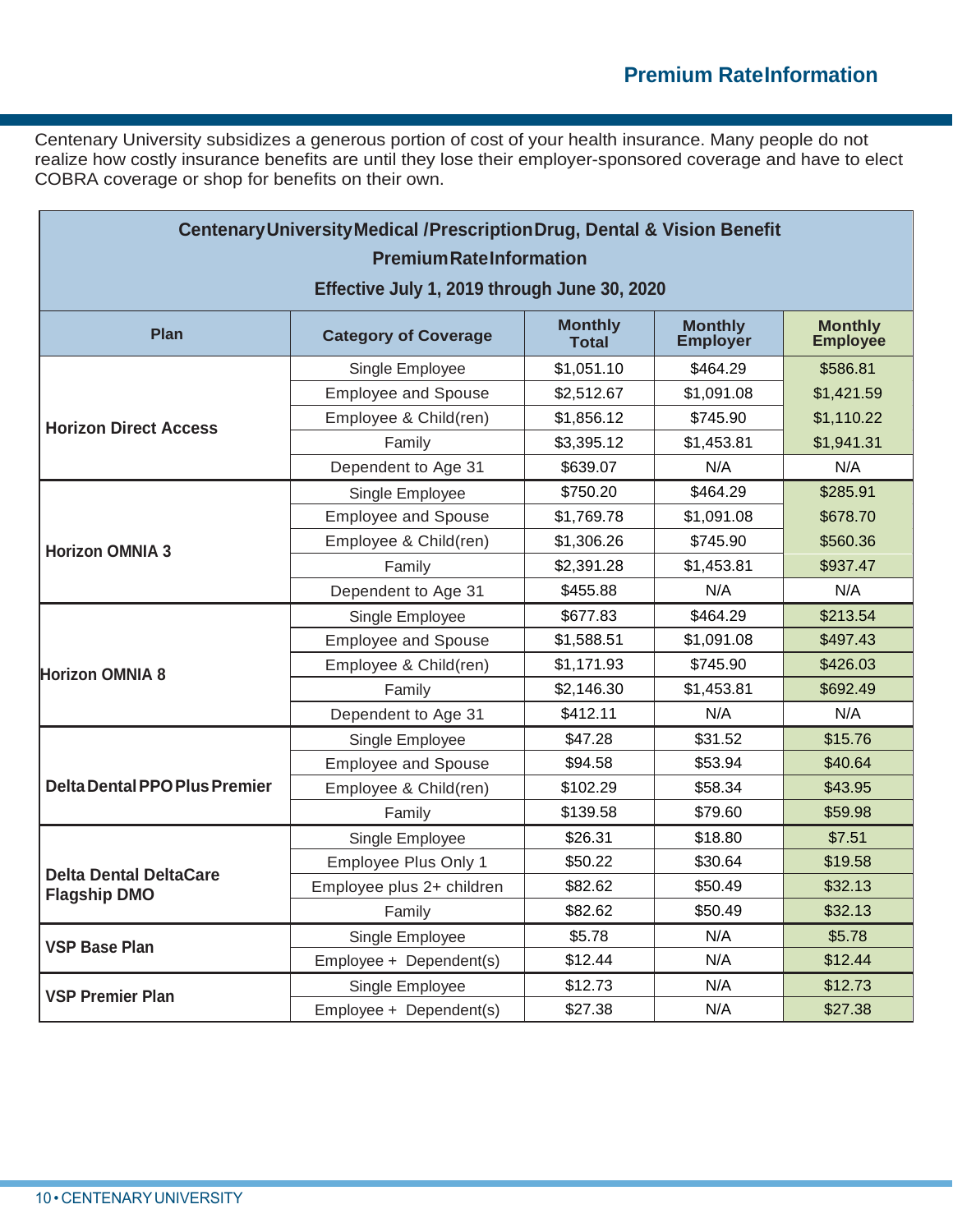# Important Notice from Centenary University AboutYourPrescriptionDrugCoverage andMedicare

Please read this notice carefully and keep itwhere you can find it.This notice has information about your current prescription drug coverage with Centenary University, and about your options under Medicare's prescription drug coverage. This information can help you decide whether or not you want to join a Medicare drug plan. If you are considering joining, you should compare your current coverage, including which drugs are covered at what cost, with the coverage and costs of the plans offering Medicare prescription drug coverage in your area. Information about where you can get help to make decisions about your prescription drug coverage is at the end of this notice.

### There are two important things you need to know about your current coverage and Medicare's prescription drug coverage:

- 1. Medicare prescription drug coverage became available in 2006 to everyone with Medicare. You can get this coverage if you join a Medicare Prescription Drug Plan or join a Medicare Advantage Plan (like an HMO or PPO) that offers prescription drug coverage. All Medicare drug plans provide at least a standard level of coverage set by Medicare. Some plans may also offer more coverage for a higher monthly premium.
- 2. Centenary University has determined that the prescription drug coverage offered by Horizon is, on average for all plan participants, expected to pay out as much as standard Medicare prescription drug coverage pays and is therefore considered Creditable Coverage. Because your existing coverage is Creditable Coverage, you can keep this coverage and not pay a higher premium (a penalty) if you later decide to join a Medicare drug plan.

### WhenCanYou JoinA Medicare Drug Plan?

You can join a Medicare drug plan when you first become eligible for Medicare and each year from October 15th to December 7th.

However, if you lose your current creditable prescription drug coverage, through no fault of your own, you will alsobe eligible fora two (2) month Special Enrollment Period (SEP) to join a Medicare drug plan.

### What HappensToYour Current Coverage IfYou Decideto JoinA Medicare Drug Plan?

If you decide to join a Medicare drug plan, your current Centenary University coverage will be affected.

If you do decide to join a Medicare drug plan and drop your current Centenary University coverage, be aware that you and your dependents will NOT be able to get this coverage back.

### When Will You Pay A Higher Premium (Penalty) To Join A Medicare Drug Plan?

You should also know that if you drop or lose your current coverage with Centenary University and don't join a Medicare drug plan within 63 continuous days after your current coverage ends, you may pay a higher premium (a penalty) to join a Medicare drug plan later.

If you go 63 continuous days or longer without creditable prescription drug coverage, your monthly premium may go up by at least 1% of the Medicare base beneficiary premium per month for every month that you did not have that coverage. For example, if you go nineteen months without creditable coverage, your premium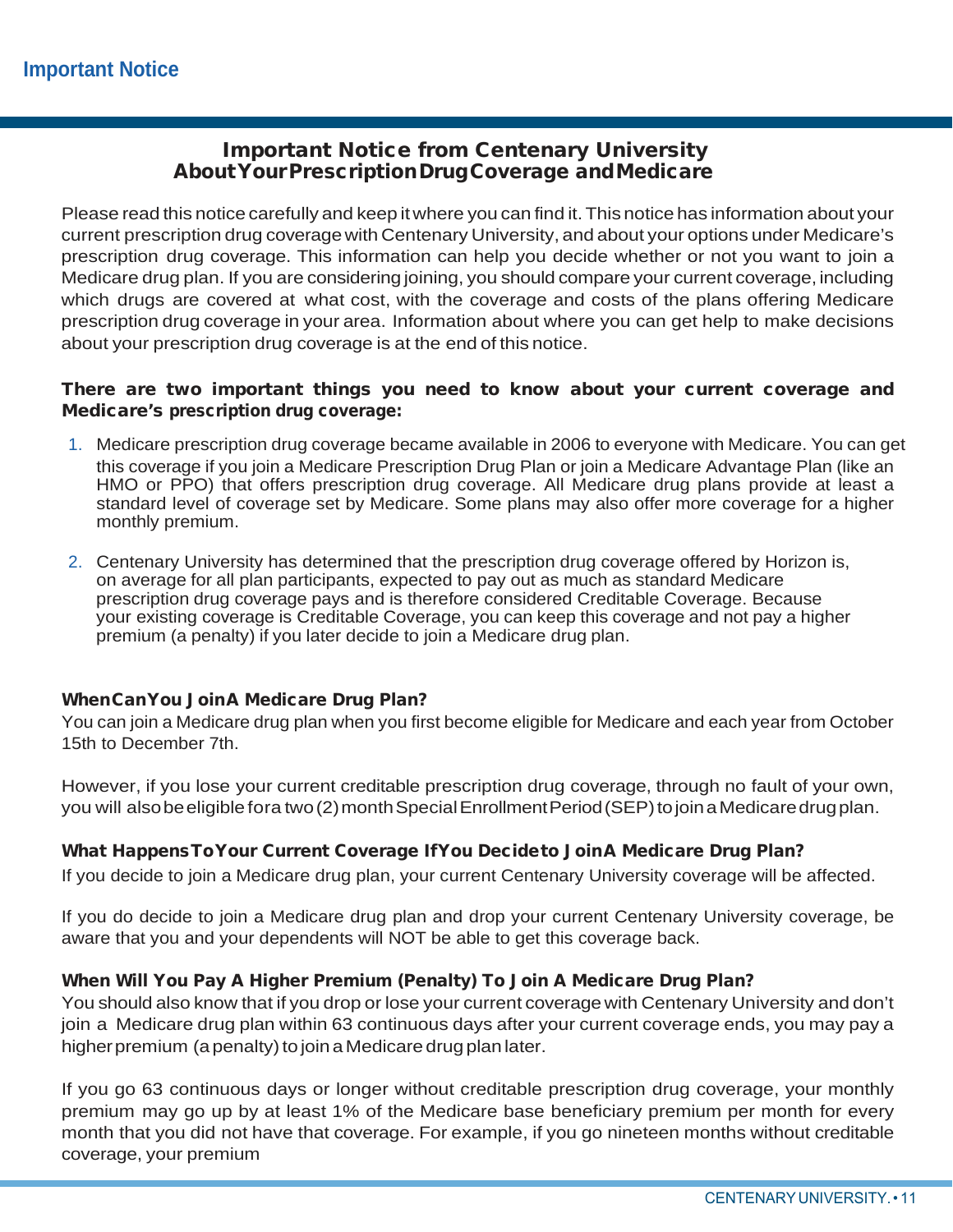may consistently be at least 19% higher than the Medicare base beneficiary premium. You may have to pay this higher premium (a penalty) as long as you have Medicare prescription drug coverage. In addition, you may have to wait until the following October to join.

### For More Information About This Notice Or Your Current Prescription Drug Coverage…

Contact the person listed below for further information. NOTE: You'll get this notice each year. You will also get it before the next period you can join a Medicare drug plan, and if this coverage through Centenary University changes.Youalsomayrequesta copyofthis notice atany time.

### For More Information About Your Options Under Medicare Prescription Drug Coverage…

More detailed information about Medicare plans that offer prescription drug coverage is in the "Medicare & You" handbook. You'll get a copy of the handbook in the mail every year from Medicare. You may also be contacted directly by Medicare drug plans.

For more information about Medicare prescription drug coverage:

- Visi[twww.medicare.gov](http://www.medicare.gov/)
- Call your State Health Insurance Assistance Program (see the inside back cover of your copy of the "Medicare & You" handbook for their telephone number) for personalized help
- Call 1-800-MEDICARE (1-800-633-4227). TTY users should call 1-877-486-2048.

If you have limited income and resources, extra help paying for Medicare prescription drug coverage is available. For information about this extra help, visit Social Security on the web at [www.socialsecurity.gov,](http://www.socialsecurity.gov/) or call them at 1-800-772-1213 (TTY1-800-325-0778).

#### *CMS Form 10182-CC Updated April 1, 2011*

Remember: Keep this Creditable Coverage notice. If you decide to join one of the Medicare drug plans, you may be required to provide a copy of this notice when you join to show whether or not you have maintained creditable coverage and, therefore, whether or not you are required to pay a higher premium (a penalty).

Date: July 1, 2019

Name of Entity/Sender: Centenary University

Contact*/*Position: Christine Rosado, HR Director, 400 Jefferson Street, Hackettstown, NJ 07840 Phone #: (908) 852-1400 Ext. 2334

According to the Paperwork Reduction Act of 1995, no persons are required to respond to a collection of information unless it displays a valid OMB control number. The valid OMB control number for this information collection is 0938-0990. The time required to complete this information collection is estimated to average 8 hours per response initially, including the time to review instructions, search existing data resources, gather the data needed, and complete and review the information collection. If you have comments concerning the accuracy of the time estimate(s) or suggestions for improving this form, please write to: CMS, 7500 Security Boulevard, Attn: PRA Reports Clearance Officer, Mail Stop C4-26-05, Baltimore, Maryland 21244-1850